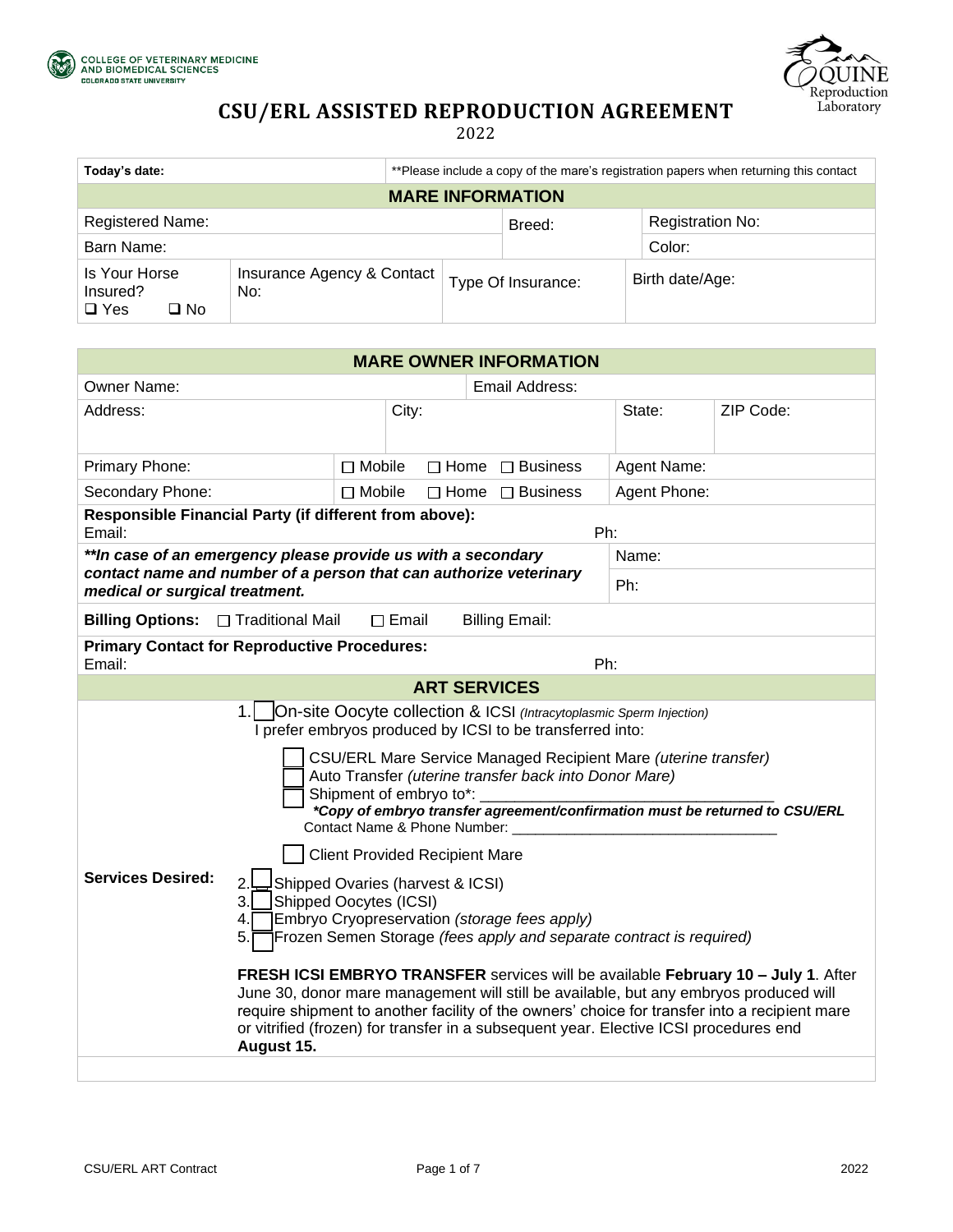| <b>STALLION INFORMATION</b>                                                                                                                                                                                                                                                                                                                                                                                                 |                                |                            |                                                                                                                             |  |  |  |
|-----------------------------------------------------------------------------------------------------------------------------------------------------------------------------------------------------------------------------------------------------------------------------------------------------------------------------------------------------------------------------------------------------------------------------|--------------------------------|----------------------------|-----------------------------------------------------------------------------------------------------------------------------|--|--|--|
| Please list stallions in order of preference. Actual order of use will be determined by number of desired pregnancies,                                                                                                                                                                                                                                                                                                      |                                |                            | availability, quality of semen and pending pregnancies. **Please include a copy of the completed stallion service contract. |  |  |  |
| <b>Stallion 1:</b>                                                                                                                                                                                                                                                                                                                                                                                                          |                                |                            | <b>Pregnancies Desired:</b>                                                                                                 |  |  |  |
| Contact:                                                                                                                                                                                                                                                                                                                                                                                                                    |                                | Phone No:                  |                                                                                                                             |  |  |  |
| <b>Stallion 2:</b>                                                                                                                                                                                                                                                                                                                                                                                                          |                                | Pregnancies Desired:       |                                                                                                                             |  |  |  |
| Contact:                                                                                                                                                                                                                                                                                                                                                                                                                    |                                | Phone No:                  |                                                                                                                             |  |  |  |
| <b>Stallion 3:</b>                                                                                                                                                                                                                                                                                                                                                                                                          |                                |                            | Pregnancies Desired:                                                                                                        |  |  |  |
| Contact:                                                                                                                                                                                                                                                                                                                                                                                                                    |                                | Phone No:                  |                                                                                                                             |  |  |  |
| <b>HEALTH &amp; MANAGEMENT</b>                                                                                                                                                                                                                                                                                                                                                                                              |                                |                            |                                                                                                                             |  |  |  |
| Prior to arrival at the CSU/ERL, we require horses to be vaccinated for the following diseases. Please note at<br>least one of the following: 1) approximate date of last vaccination or 2) vaccines needed upon arrival or 3)<br>vaccines you do not want given. If no vaccination history is provided, animals will be vaccinated upon<br>arrival at Owner's expense. Please include most recent vaccination dates below. |                                |                            |                                                                                                                             |  |  |  |
| Eastern & Western Equine Encephalitis                                                                                                                                                                                                                                                                                                                                                                                       |                                | (Date)                     | <b>FARRIER SERVICES</b>                                                                                                     |  |  |  |
| Tetanus                                                                                                                                                                                                                                                                                                                                                                                                                     |                                | (Date)                     | Trimming or shoeing will be performed as<br>needed or as requested. Please note any                                         |  |  |  |
| Influenza                                                                                                                                                                                                                                                                                                                                                                                                                   |                                | (Date)                     | special instructions and/or contact phone                                                                                   |  |  |  |
| Rhinopneumonitis                                                                                                                                                                                                                                                                                                                                                                                                            |                                | (Date)                     | numbers for a farrier to call for specific<br>instructions. Farrier services will be billed                                 |  |  |  |
| <b>West Nile</b>                                                                                                                                                                                                                                                                                                                                                                                                            |                                | (Date)                     | directly by the farrier to the mare owner.                                                                                  |  |  |  |
| Rabies (recommended)                                                                                                                                                                                                                                                                                                                                                                                                        |                                | (Date)                     | Prepayment will be required.                                                                                                |  |  |  |
| Current Negative Coggins (w/ in 12 mo.)                                                                                                                                                                                                                                                                                                                                                                                     |                                | (Date)                     | <b>Full Shoe</b><br><b>Half Shoe</b><br>Trim                                                                                |  |  |  |
| Last Deworming (Type/Brand):                                                                                                                                                                                                                                                                                                                                                                                                |                                | (Date)                     | Other:                                                                                                                      |  |  |  |
| Equine Viral Arteritis (optional)                                                                                                                                                                                                                                                                                                                                                                                           |                                | (Date)                     | Last Farrier Date:                                                                                                          |  |  |  |
| Strangles (Streptococcus equi.) (optional)                                                                                                                                                                                                                                                                                                                                                                                  |                                | (Date)                     |                                                                                                                             |  |  |  |
|                                                                                                                                                                                                                                                                                                                                                                                                                             | <b>HEALTH &amp; MANAGEMENT</b> |                            |                                                                                                                             |  |  |  |
|                                                                                                                                                                                                                                                                                                                                                                                                                             |                                |                            | Please provide the following information to help us manage your animal. We require disclosure of any                        |  |  |  |
| medical conditions that could affect management of the animal before acceptance in this program.                                                                                                                                                                                                                                                                                                                            |                                |                            |                                                                                                                             |  |  |  |
| <b>Medical Problems:</b>                                                                                                                                                                                                                                                                                                                                                                                                    |                                | <b>Current Treatments:</b> |                                                                                                                             |  |  |  |
|                                                                                                                                                                                                                                                                                                                                                                                                                             |                                |                            |                                                                                                                             |  |  |  |
|                                                                                                                                                                                                                                                                                                                                                                                                                             |                                |                            |                                                                                                                             |  |  |  |
|                                                                                                                                                                                                                                                                                                                                                                                                                             |                                |                            |                                                                                                                             |  |  |  |
|                                                                                                                                                                                                                                                                                                                                                                                                                             | <b>FEED INSTRUCTIONS</b>       |                            |                                                                                                                             |  |  |  |
| Please provide quantities as measured in flakes. Concentrates are weighed prior to each feeding. The<br>standard diet at CSU/ERL is grass or alfalfa hay and a balanced concentrate.                                                                                                                                                                                                                                        |                                |                            |                                                                                                                             |  |  |  |
| Hay Type & Quantity (flakes):                                                                                                                                                                                                                                                                                                                                                                                               |                                |                            | Grain Type & Quantity (pounds):                                                                                             |  |  |  |
| Supplements & Quantity:                                                                                                                                                                                                                                                                                                                                                                                                     |                                |                            | Special Instructions:                                                                                                       |  |  |  |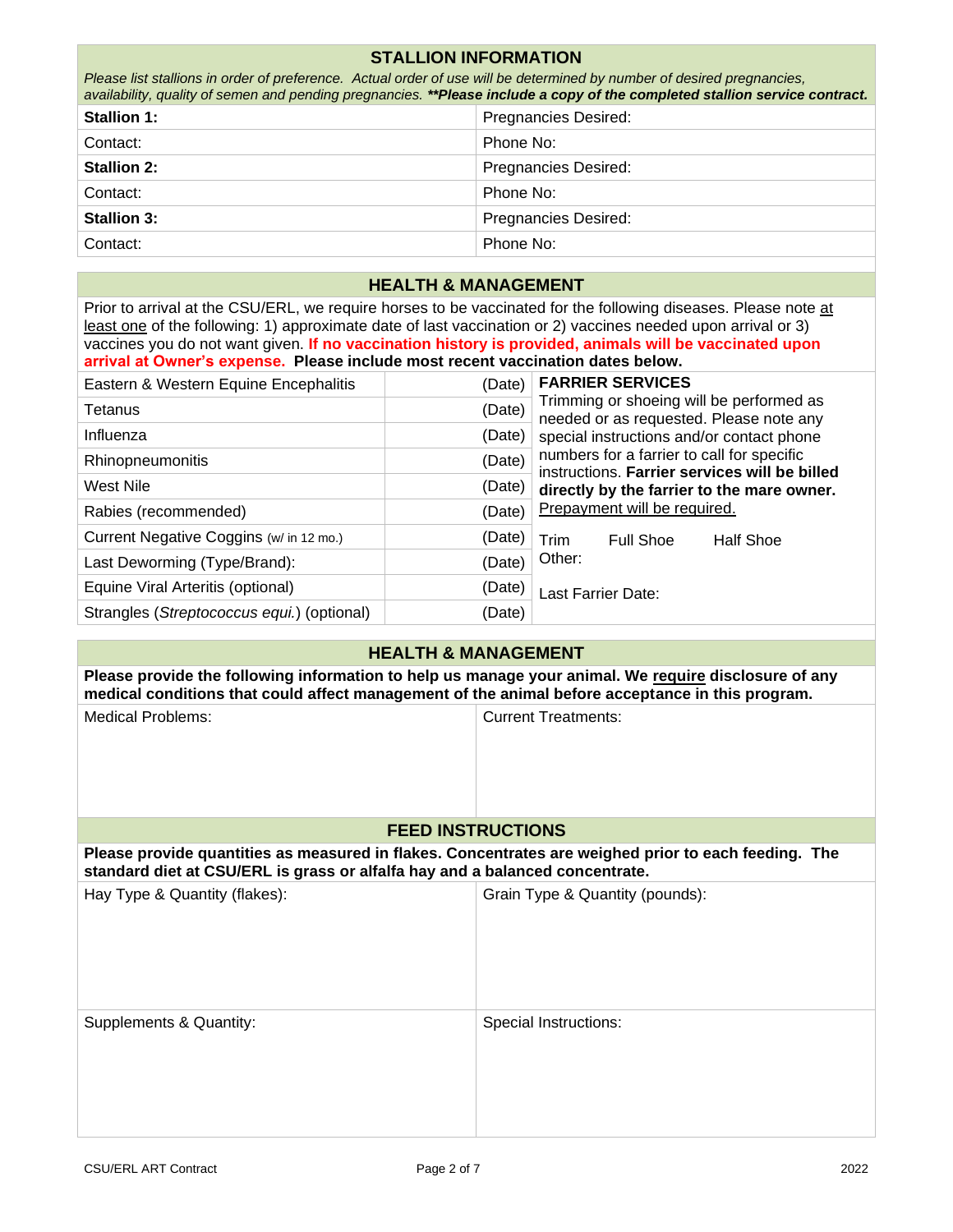#### **TERMS AND CONDITIONS**

This agreement ("Contract") is entered into this \_\_\_\_\_\_\_\_\_\_\_\_\_\_\_\_\_\_\_ day of  $\qquad \qquad$  , 2022, by and between the Board of Governors of the Colorado State University System, acting by and through Colorado State University, for the use and benefit of the College of Veterinary Medicine and Biomedical Sciences, Equine Reproduction Laboratory (hereafter referred to as CSU/ERL), and the Donor Mare Owner identified on page 1 above. CSU/ERL agrees to attempt oocyte recovery from donor mare and/or transfer oocytes or embryos determined suitable by CSU/ERL into the reproductive tract of a synchronized recipient mare (managed by CSU/ERL Mare Services) or ship embryos to an outside embryo transfer facility arranged by Donor Mare Owner (see Section 4 below).

- 1. The person signing this Contract represents and warrants that he/she/it is the **true and lawful owner** of the donor mare or recipient mare listed on page 1, or if not the owner, then has actual authority to act as owner's agent for purposes of entering into this Contract, and to make any and all decisions regarding the animal and its veterinary care. Mare Owner represents that they are the lawful owner of any frozen semen used in procedures and, if not, the Client will provide CSU/ERL with contact information for the lawful owner. The signatory shall be fully responsible for all charges incurred under this Contract and shall indemnify, defend and hold harmless CSU/ERL from any and all claims, of every kind and nature, arising as a result of or in connection with this Contract (including any claim that such person lacked the right or authority to execute this Contract on behalf of the true owner). All references in this Contract to the Client shall be deemed binding upon the person signing this Contract and the owner of the mare listed on page 1 (hereinafter, individually and collectively referred to as the Client).
- 2. Client agrees that during the period CSU/ERL is in possession of the Donor Mare and/or foal, good equine practice may suggest and/or require the Donor Mare and/or foal be vaccinated, dewormed, and feet trimmed or shod. Therefore, during the term of this Contract, the Donor Mare Owner hereby grants to CSU/ERL the right and authority, based upon its independent judgment, to administer **routine preventative medicine** and to have the Donor Mare and/or foal trimmed or shod at any time by a farrier selected by CSU/ERL. The Donor Mare Owner will be billed directly by farrier for all farrier services.
- 3. The Client hereby releases and shall **indemnify and hold CSU/ERL harmless** from any claim, demand or loss arising from any disease, injury or death to the mare and/or pregnant recipient mare and/or *in utero* foal arising out of any undertaking by CSU/ERL under the terms of this Contract. Further, Client shall exonerate, protect, indemnify, defend, and hold harmless CSU/ERL and Rocky Mountain Equine, LLC (hereafter referred to as RME), lessor of the recipient mare(s), from and against any and all liabilities, expenses, claims, fines, penalties, costs, attorney fees, and damages of every kind (including, without limitation, those arising out of or attributed, directly or indirectly, to or resulting from any and all negligent acts or omissions of Client, or of any person while the mare(s) are under Client's possession or control, whether caused by the sole negligent acts or omissions of Client or by the concurrent negligent acts or omissions of Client), arising out of or attributed, directly or indirectly, to the use, possession, transportation (except for transportation, delivery and pick up by CSU/ERL or RME), condition, or storage of the mares or semen, irrespective of the legal theory upon which any such claim or suit may be based. This indemnification shall extend to the successors and assigns of CSU/ERL and RME. **WARNING:** Under Colorado Law, an equine professional is not liable for an injury to or the death of a participant in equine activities resulting from the inherent risks of equine activities, pursuant to section 13-21-119, Colorado Revised Statutes.
	- a. The Client hereby releases and shall indemnify and hold CSU/ERL harmless from any claim, demand or loss arising from transport or transport regulations. Client is responsible for knowledge and adherence to guidelines for intrastate, interstate, and/or international movement or export of mare/pregnant recipient/foal/stallion/embryo/oocyte/semen. CSU/ERL or RME does not screen recipients for previous disease exposure or vaccinations (e.g., antibody titers). Client shall exonerate, protect, indemnify, defend, and hold harmless CSU/ERL and RME from any and all liabilities, expenses, claims, fines, penalties, costs, attorney fees, and damages of every kind associated with vaccinations and recent or previous exposure to disease and their impact on transportation.

### 4. **For Donor Mares Managed at CSU/ERL:**

- a. Client agrees to pay all charges associated with shipment of semen and/or embryos to or from the CSU/ERL. The Client also agrees to pay any express mail/courier/airline shipping charges, courier service charges and return freight charges.
- b. Client agrees to provide completed contract or confirmation of embryo transfer agreement if embryos are to be shipped to outside facility for transfer.
- c. Client agrees to pay all charges associated with any **cryopreserved (frozen) embryos**.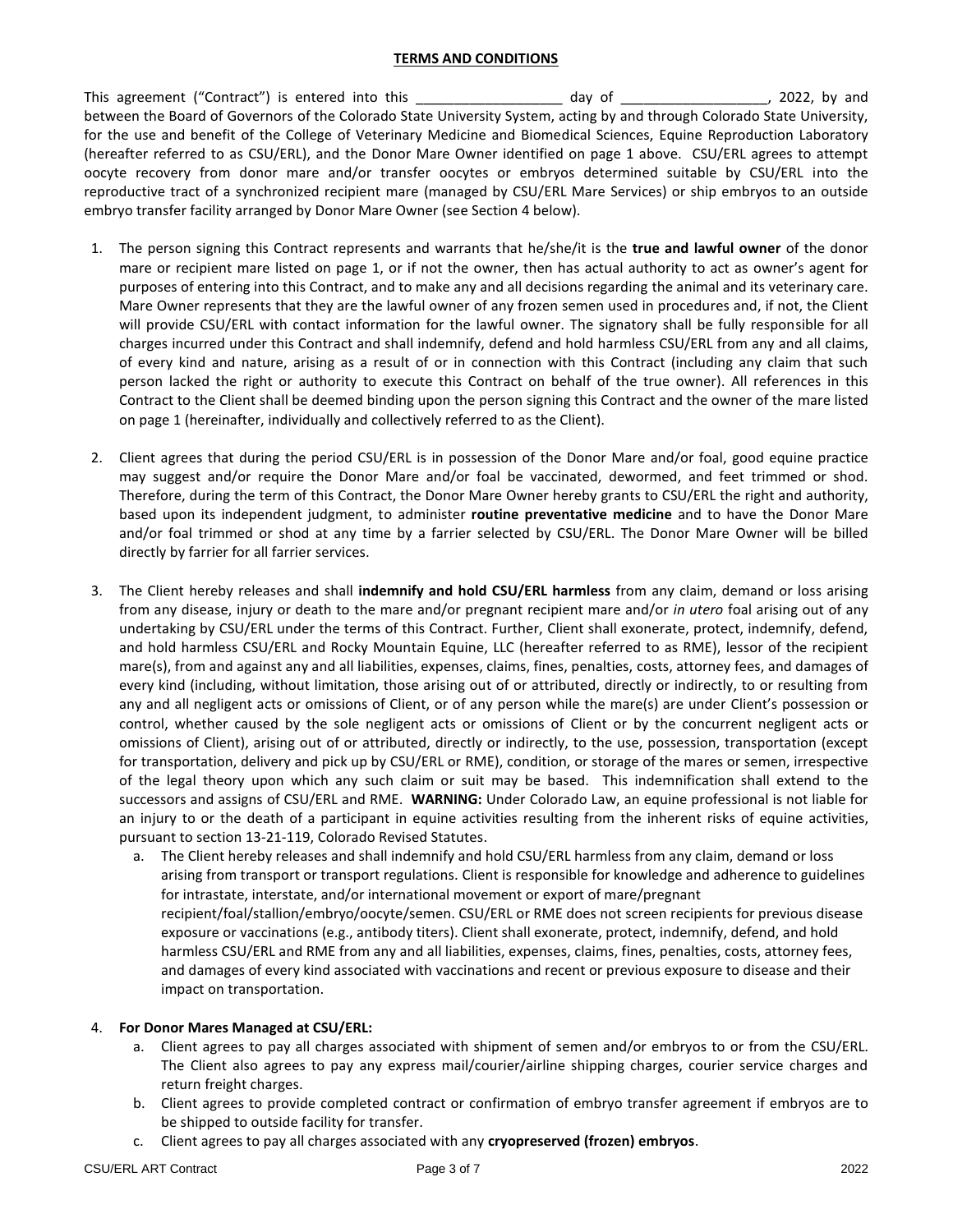- d. Client is responsible for the cost, disposition and/or storage of cryopreserved embryos remaining at the end of the season (September) which shall include the cost of returning any unused embryos, storing unused embryos, or destroying any unused embryos. Please indicate desired disposition of unused embryos:
	- Agree to pay for storage
	- $\vert \ \vert$  Agree to pay to transport embryos to another site
	- Disposal of unused embryos
- e. The Client understands and acknowledges that CSU/ERL does not insure stored or shipped embryos, and the **purchase of insurance for the embryo is the sole responsibility of the Client.**
- f. CSU/ERL shall take reasonable efforts to maintain the frozen embryos in proper storage conditions pursuant to this Contract, with proper care, handling and protection according to reasonable standards and practices of the equine industry. The Client agrees to assume all responsibility for the frozen embryos and shall bear all risk of loss or damage to the frozen embryos, whether by loss, infection, theft or otherwise and by any cause whatsoever, and agrees to hold CSU/ERL (or any person employed by or associated with CSU/ERL) harmless on any and all damages associated therewith.
- g. Storage fees will be billed monthly to Client's account. When invoices for frozen embryos are not paid to CSU/ERL through six billing cycles, a certified letter will be sent to Client requesting that embryo billing is brought current. Embryos will be destroyed 30 days from date of certified letter, whether or not received/accepted by Client, if account is not paid in full. CSU/ERL will attempt to maintain storage costs at current prices. CSU/ERL reserves the right to adjust prices accordingly as material costs increase or storage procedure changes. Client will be notified of price increases in writing.
- h. Client agrees to pay all charges associated with shipment of semen to the CSU/ERL. The Client also agrees to pay any express mail courier/airline shipping charges, courier service charges, and return freight charges. CSU/ERL does not insure semen stored at CSU/ERL or shipped from CSU/ERL. The Client or semen owner must obtain insurance through a certified insurer and/or arrange and pay for insurance through the shipper.
- i. Client is responsible for the cost, disposition and/or storage of frozen semen remaining at the end of the season (September) which shall include the cost of returning, destroying or storing any unused semen (see Freezing and Storage Contract and Fee Schedule). **Client is responsible for any costs related to semen used for the donor mare**. If an arrangement is made through the stallion/semen owner to provide limited semen for reproductive procedures, CSU/ERL must have written verification of the arrangement, and the stallion/semen owner must complete a Freezing and Storage Contract for semen storage at CSU/ERL.
- j. Client agrees to **pay all charges in full** before removing the pregnant recipient(s) or donor mare, frozen embryos or frozen semen. At least one-week notice must be given prior to departure of the donor and/or pregnant recipient mares and/or frozen embryos/semen to allow preparation of required paperwork. The Client is required to make transportation arrangements for donor mare and pregnant recipients between the standard business hours of 7:30 am to 4:30 pm Monday through Friday. An After-Hours Fee will be charged to the Client when the donor or recipient mares arrive or leave CSU/ERL during hours outside of the standard business hours.

### 5. **Embryos Transferred into CSU/ERL Mare Service Recipient Mares:**

- a. **FRESH ICSI EMBRYO TRANSFER** services will be available **February 10 – June 30**. After June 30, donor mare management will still be available, but any embryos produced will require shipment to another facility of the owners' choice for transfer into a recipient mare or vitrified (frozen) for transfer in a subsequent year.
- b. **Client agrees to complete and return signed contract along with initial cycle management and oocyte collection fee prior to start of service. This prepaid fee will be applied to client account as a credit.**
- c. Client agrees to pay all fees associated with pregnancy and, if applicable, lease of the recipient mare. A **pregnancy fee of \$2,500** will be applied to Client's account at day 35 for each pregnant recipient mare. If applicable, a total lease fee of \$1,800 (includes \$500 deposit) will be added to Client's account at day 35 of gestation. Client will be responsible for 50% of the recipient lease fee if the pregnancy is lost after day 60 of gestation.
- d. A **\$300 live foal insurance option** is available for the recipient mare. This provides the Client with the use of a recipient mare in the following breeding season, without incurring a recipient lease fee (deposit is still required), should the current recipient mare fail to carry her foal to term and give birth to a live foal that is able to stand and nurse. The Client must submit a notice signed by a licensed veterinarian confirming the pregnancy loss to the ERL within **10 days of loss** to be eligible to take advantage of this option. This option will be offered by letter to the Client after pregnancy is confirmed (day 25) and the signed letter must be returned before mare discharge. **If insurance is accepted, the \$300 fee must be paid at time of acceptance.** Live foal insurance, if chosen, begins after day 35 and all fees must be paid.
- e. *Live Foal Guarantee*: In the event a recipient mare loses her pregnancy after 35 days or the newborn foal fails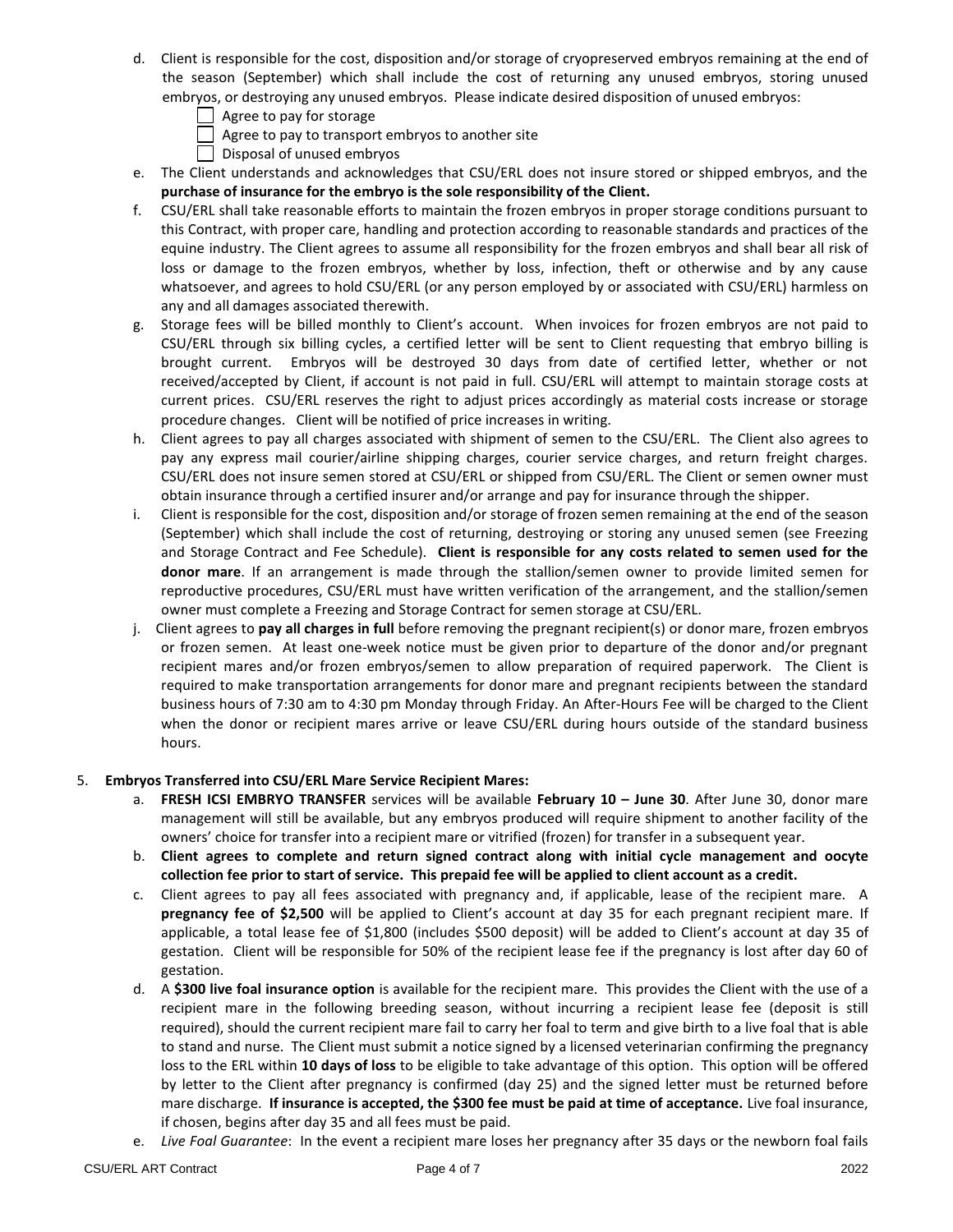to stand and nurse, the Client will receive a \$1,000.00 credit from CSU/ERL. This credit is good for use in the current breeding season or the next breeding season. The Client must submit a notice signed by a licensed veterinarian confirming the pregnancy loss to the ERL within 10 days of loss to be eligible for the credit. Credit only applies if embryo is transferred into CSU/ERL managed recipient mare.

- f. Client agrees to return recipient mare after weaning and no later than December 31 of the foaling year directly to RME. If Donor Mare Owner returns recipient mare to ERL instead of RME, Donor Mare Owner will incur \$185 transportation and handling fee plus any board charges while at the ERL until transportation can be arranged to RME. If recipient mare is **NOT** returned to CSU or RME, the \$500 refund of deposit will be null and void. If recipient mare should die under the care of the Client, a fee of **\$1,500** will be payable to RME. A signed letter from attending veterinarian must be submitted to CSU ERL within 7 days of death. If recipient mare is alive but does not return by December 31 of the foaling year, the Client will be charged **\$2,500** by RME with the assumption that the Client has elected to purchase the recipient mare from RME.
- g. Recipient mare is the property of RME, and the Client is leasing the mare for her surrogate services. Therefore, it is unlawful for anyone other than RME to sell the mare. If the Client elects to sell his/her embryo while in utero, or offspring on the side of the recipient mare, **they must first purchase the mare** from RME. The mare can be purchased for an additional **\$2,500** and the \$500 refund of deposit will be null and void. If the mare is then returned in good condition, by either Client or new owner, RME will buy the mare back for \$1000.
- f. Client agrees to pay **any and all veterinary or miscellaneous fees associated** with care of the pregnant recipient after day 16 of gestation through weaning of the foal and return of recipient mare. Client also agrees to pay for all required departure documents (e.g. Coggins test, health certificate and brand inspection). See Fee Schedule attached and incorporated herein. Client is encouraged to pick up recipient mares after 35 days of gestation.
- 6. **Donor or recipient mares will not be released if insufficient notice is given or the bill is not paid prior to departure**. Invoices will be sent each for each month that the donor mare and recipient are at CSU/ERL. All invoice balances are payable within 30 days of monthly or final invoice. AFTER 30 DAYS FROM BILLING DATE, A \$25.00 HANDLING FEE AND INTEREST OF 1.5% PER MONTH ON THE OUTSTANDING BALANCE WILL BE ASSESSED. Colorado State University reserves the right to refuse or suspend service when any of the Client's accounts with CSU is past due. The Client agrees to pay all costs and reasonable attorney fees incurred by CSU/ERL in attempting to collect any outstanding balance. The Client acknowledges lien rights of CSU pursuant to C.R.S. § 38-20-203 and hereby irrevocably grants a lien as described therein to CSU/ERL for purposes of securing payment on Client's account(s).
- 7. Client is responsible for providing and paying for any **insurance** desired on the donor mare and/or pregnant recipient mare and/or *in utero* foal and/or frozen semen or embryos. CSU/ERL **does not** provide insurance.
- 8. Client is responsible for parentage testing of any foal produced by ICSI or oocyte transfer. By signing this Contract, the Client recognizes and accepts that some inherent risk with respect to parentage is realized with these procedures and releases and holds CSU/ERL harmless from any and all claims, demands and causes of action relating to the procedures undertaken pursuant to this Contract.
- 9. Client is responsible for fulfilling all **Breed Registry rules and regulations** including, but not limited to, brand inspections required by law. Client shall promptly furnish proof of ownership, breed registry and brand inspection upon request by CSU/ERL.
- 10. If at any time CSU/ERL determines, in its sole judgment and discretion, that the donor mare or any recipient mare needs to be **transferred to the Veterinary Teaching Hospital** (VTH) for medical or surgical treatment, the Client is responsible for all charges. These charges will be billed separately by the VTH and must be paid in full before the animal can be returned back to the Equine Reproduction Laboratory. CSU/ERL will make reasonable efforts to contact Client in the event that such transfer is required; however, if Client cannot be immediately reached, Client hereby authorizes CSU/ERL to initiate such transfer, care and treatment.
- 11. **This Contract is non-transferable**. If the donor or pregnant recipient mare is sold, all unpaid fees become immediately due and payable and no refunds will be made.
- 12. CSU/ERL reserves the **right to discontinue service** at its discretion and to terminate this Contract upon 10 days written notice to Client.
- 13. Each party agrees to **comply with all applicable federal, state and local laws, codes, regulations, rules, and orders**. This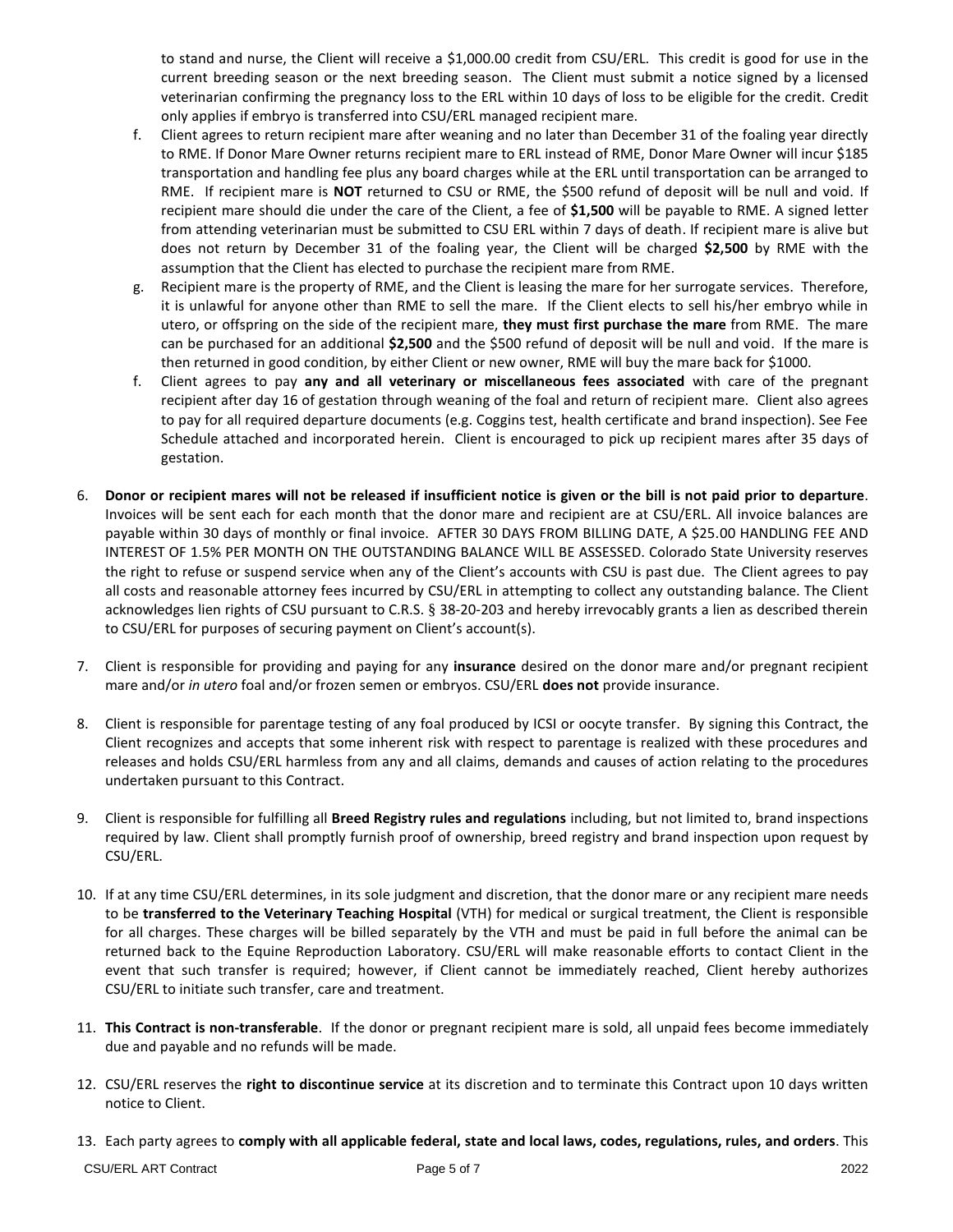Contract shall be governed by the laws of the State of Colorado, and any legal action concerning the provisions hereof shall be brought in the District Court in Larimer County, Colorado. If it is determined that a brand inspection ticket is required in order to authorize any transfer or transport of animals under this Contract, Client hereby authorizes and appoints CSU/ERL to execute any required documents on Client's behalf.

- 14. Client will be **considered in default** of its obligations under this Contract if Client fails to remit any payment within 30 days after invoice or fails to perform any term, condition, or covenant contained in this Contract and such failure continues for 10 days after written notice thereof. In the event of default by Client, CSU/ERL may terminate this Contract as of the date specified in the notice, without prejudice to any other right or relief provided herein or by law. Jurisdiction and venue for any action to enforce this Contract, or for damages or any other relief arising from or in connection with it, shall be in Larimer County District Court, State of Colorado.
- 15. This **Contract constitutes the entire understanding** between the parties and supersedes any previous contracts or understanding, whether oral or written, concerning the subject matter of this Contract. No services other than those expressly stated in this Contract will be provided by CSU without an express, written and signed amendment to this Contract.

**By signing below, I acknowledge and agree to comply with the terms and conditions stated above. Further, I authorize CSU/ERL to act as temporary agent on my behalf pursuant to paragraph 10 above should the mare, her foal and/or pregnant recipient mare require emergency medical or surgical treatment and I authorize the release of medical and/or financial information from the VTH to CSU/ERL.**

IN WITNESS WHEREOF the Parties have executed this Contract as of the day and year set forth first above.

|                              |          | Board of Governors of the Colorado State University System,<br>acting by and through Colorado State University |  |  |
|------------------------------|----------|----------------------------------------------------------------------------------------------------------------|--|--|
| Signature of Client/Agent    | Date     |                                                                                                                |  |  |
|                              |          | Date<br>$\mathsf{By:}$                                                                                         |  |  |
| <b>Print Name</b>            |          | Manager, Business Operations, ARBL/ERL/ETRC                                                                    |  |  |
| Address of Client/Agent      |          | Equine Reproduction Laboratory<br>Colorado State University                                                    |  |  |
| City, State                  | Zip Code | 1693 Campus Delivery<br>Fort Collins, CO 80523-1693<br>Ph: (970) 491-8626 Fax: (970) 491-7005                  |  |  |
| Phone number of Client/Agent |          | erl@colostate.edu                                                                                              |  |  |
|                              |          |                                                                                                                |  |  |

Board of Governors of the Colorado State University System,

E-mail address of Client/Agent